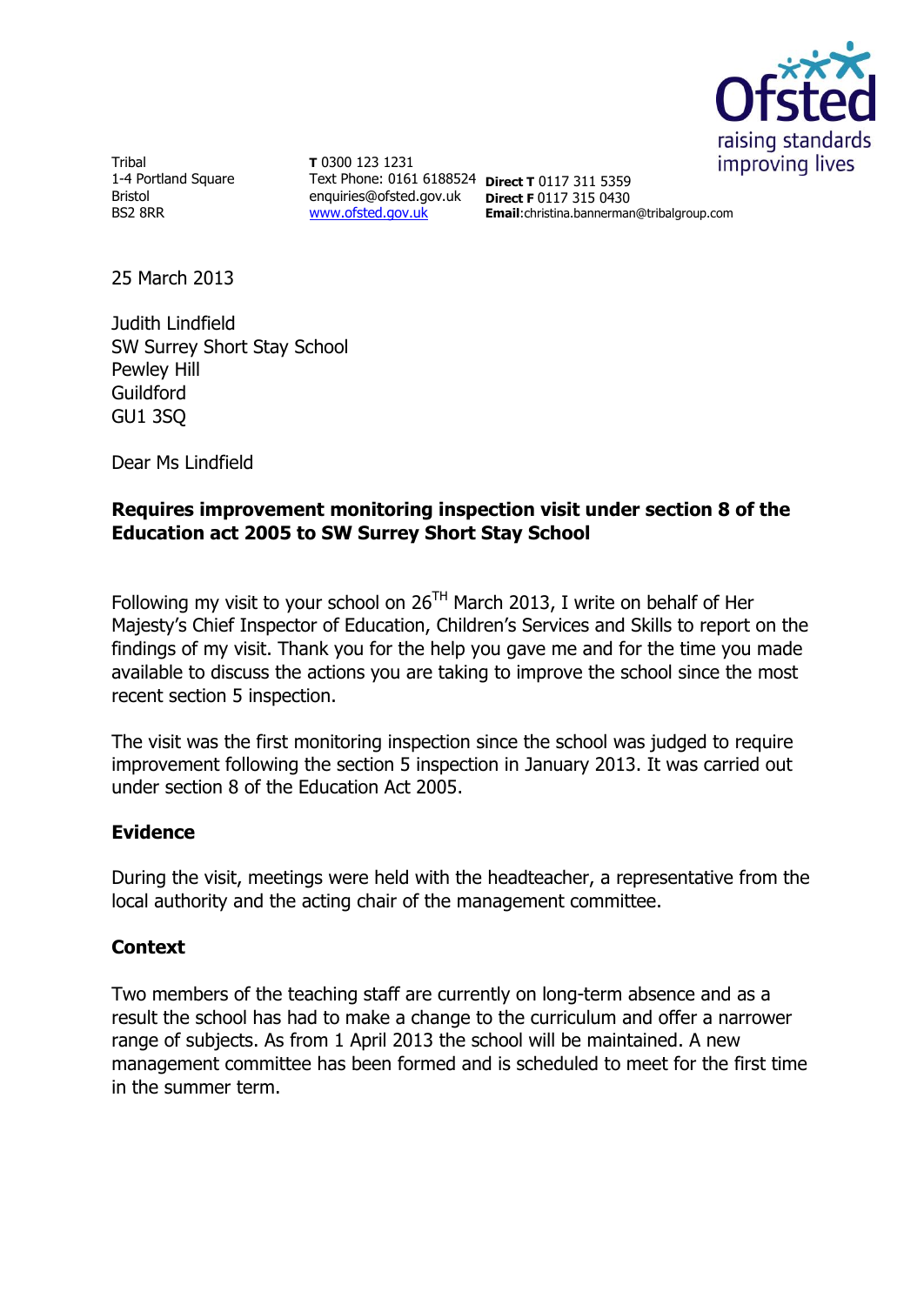

## **Main findings**

The school's action plan is clearly focused on improving the quality of teaching and the setting of aspirational targets for students based on their academic ability. The headteacher regularly amends and updates the action plan as part of her monitoring schedule. The headteacher has now identified an appropriate method for setting learning targets, based on progression data and the range of diagnostic baseline assessments undertaken by students when they join the school as part of induction. There is increasing evidence that more teaching staff are setting learning targets for students and that some students know how to move up levels and grades. Teaching staff are developing a better understanding of their responsibility for improving students' academic progress in addition to supporting students' challenging behaviour and emotional needs. This work now needs to be embedded and tracked and evaluated across the school.

Additional actions to improve the school have been taken, including more rigorous tracking of attendance, reports for parents that are focused on progress and a sharper emphasis on sharing good practice in teaching and assessment for learning. The headteacher has made monitoring of day-to-day planning and delivery of teaching her top priority, which has resulted in more precise assessment in lessons and closer tracking of attendance. A partner deputy headteacher has observed lessons and established baseline standards for evaluating teaching across the school.

The school is in a transition period, moving to maintained status with control of its own budget and with a newly formed management committee. Staff absence has also had an impact upon the pace of improvement.

Senior leaders and members of the management have begun to take effective action to tackle the areas requiring improvement identified at the recent section 5 inspection. Following the visit to the school, HMI recommend that further action is taken to:

- strengthen and increase the capacity of the leadership team so that planned improvements to the quality of teaching can be sustained
- ensure that actions taken to check attendance and evaluate students' progress continue to be effective.

Ofsted will continue to monitor the school until its next section 5 inspection.

## **External support**

The school benefits from support from the local authority for improving teaching. Local authority support is also in place to review and improve the quality of leadership at all levels, including that of the management committee. The local authority representative is working with the school to address the difficulties of its present location. As stated in the last inspection report, 'local authority officers are